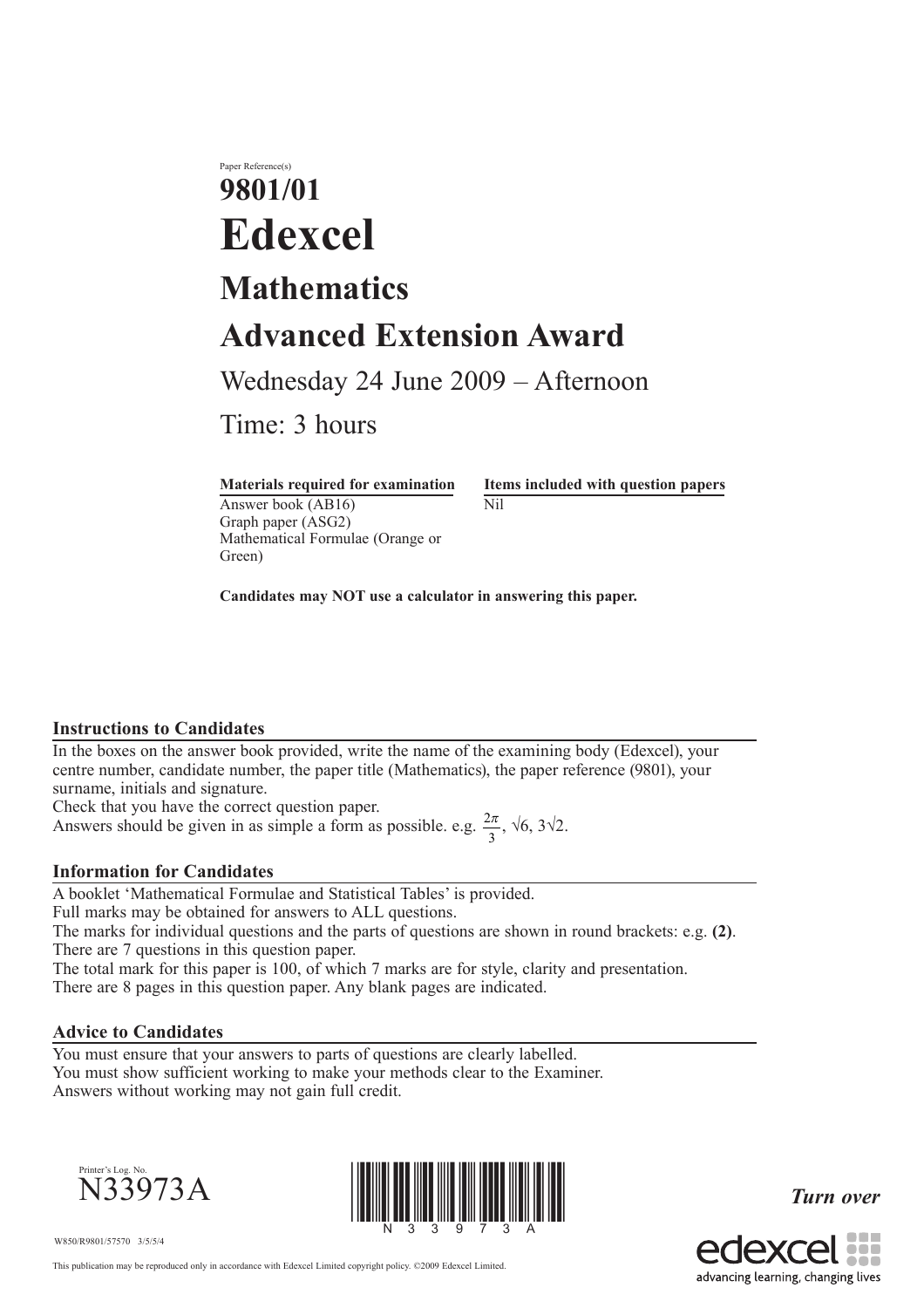**1.** (a) On the same diagram, sketch

 $y = (x + 1)(2 - x)$  and  $y = x^2 - 2|x|$ .

Mark clearly the coordinates of the points where these curves cross the coordinate axes.

**(3)**

(b) Find the *x*-coordinates of the points of intersection of these two curves.

**(5)**

**(Total 8 marks)**

- **2.** The curve *C* has equation  $y = x^{\sin x}$ ,  $x > 0$ . (a) Find the equation of the tangent to *C* at the point where  $x = \frac{\pi}{2}$ 2 . **(6)**
	- (b) Prove that this tangent touches *C* at infinitely many points.

**(3)**

**(Total 9 marks)**

**3.** (a) Solve, for  $0 \le \theta \le 2\pi$ ,

$$
\sin\left(\frac{\pi}{3} - \theta\right) = \frac{1}{\sqrt{3}} \cos \theta.
$$

(b) Find the value of *x* for which

$$
\arcsin(1 - 2x) = \frac{\pi}{3} - \arcsin x, \qquad 0 < x < 0.5
$$

[ $arcsin x$  is an alternative notation for  $sin^{-1}x$ ]

**(7)**

**(5)**

**(Total 12 marks)**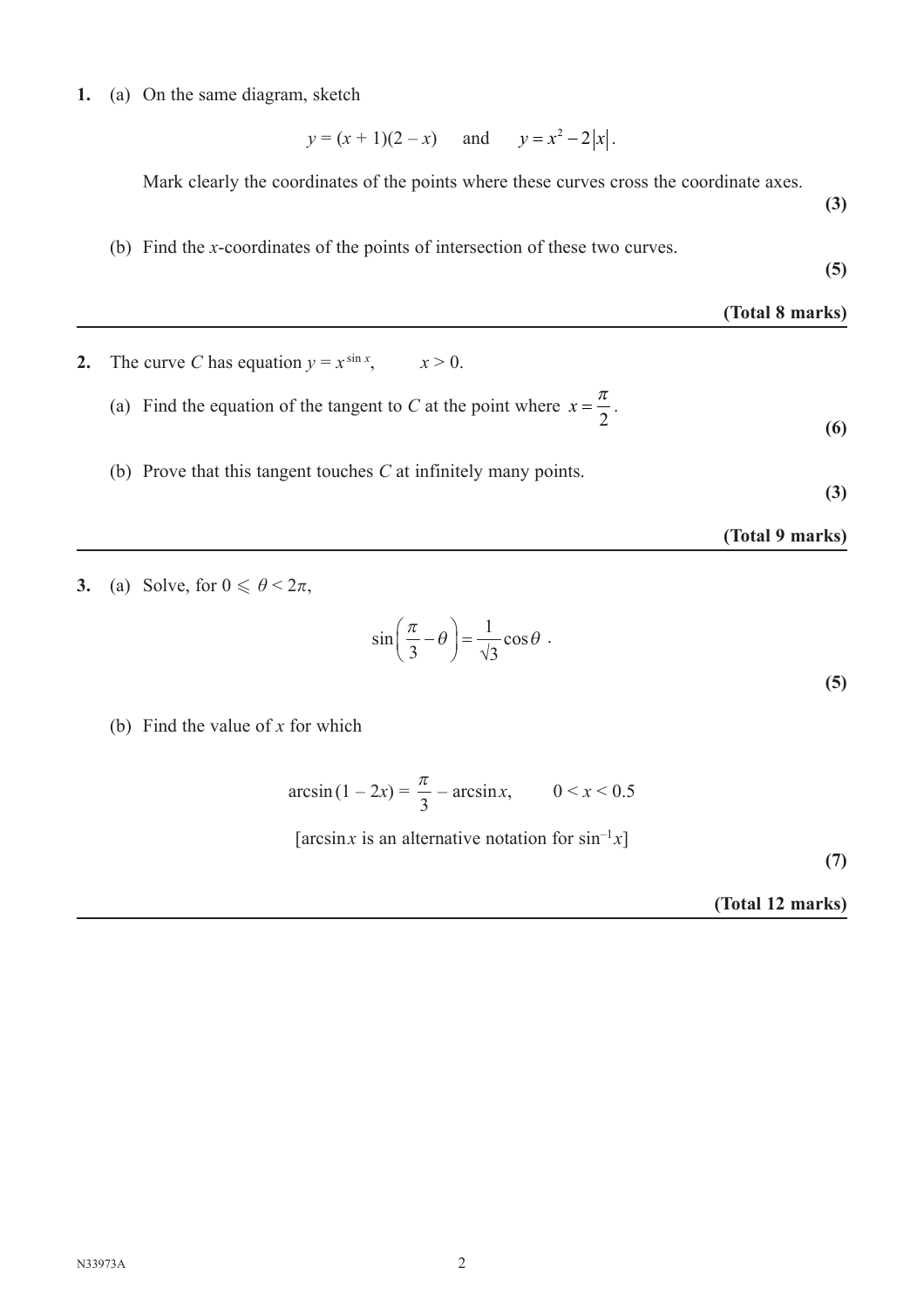**4.** (a) The function  $f(x)$  has  $f'(x) =$ u  $\overline{v(x)}$ *x*  $\frac{f(x)}{f(x)}$ . Given that  $f'(k) = 0$ ,

show that 
$$
f''(k) = \frac{u'(k)}{v(k)}.
$$
 (3)



**Figure 1**

(b) The curve *C* with equation

$$
y = \frac{2x^2 + 3}{x^2 - 1}
$$

crosses the *y*-axis at the point *A*. Figure 1 shows a sketch of *C* together with its 3 asymptotes.

- (i) Find the coordinates of the point *A*.
- (ii) Find the equations of the asymptotes of *C*.

**(2)**

**(1)**

The point  $P(a, b)$ ,  $a > 0$  and  $b > 0$ , lies on *C*. The point *Q* also lies on *C* with *PQ* parallel to the *x*-axis and  $AP = AQ$ .

(iii) Show that the area of triangle *PAQ* is given by 
$$
\frac{5a^3}{a^2 - 1}
$$
 (2)

(iv) Find, as *a* varies, the minimum area of triangle *PAQ*, giving your answer in its simplest form.

**(6)**

#### **(Total 14 marks)**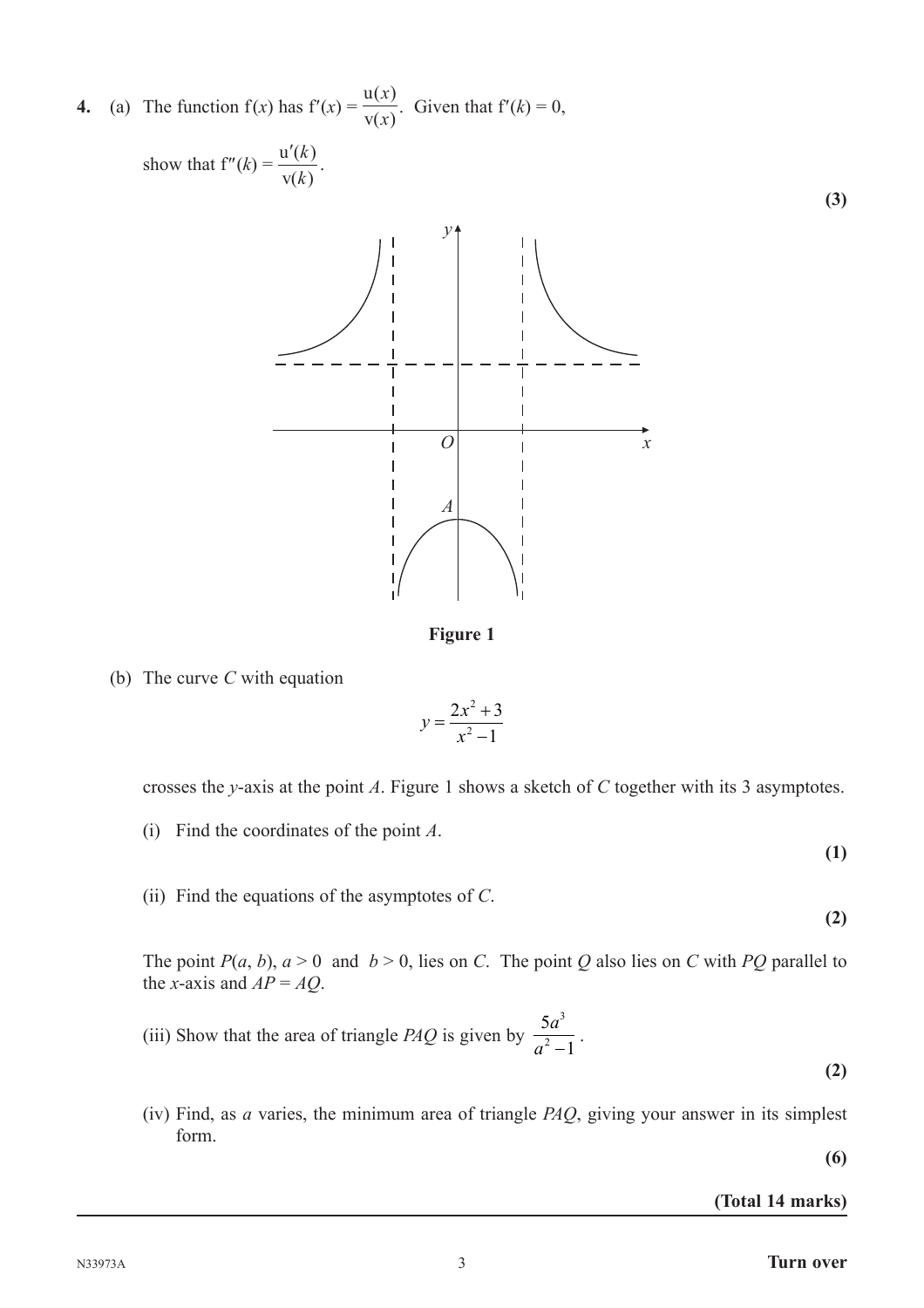**5.** (a) The sides of the triangle *ABC* have lengths  $BC = a$ ,  $AC = b$  and  $AB = c$ , where  $a < b < c$ . The sizes of the angles *A*, *B* and *C* form an arithmetic sequence.

(i) Show that the area of triangle *ABC* is 
$$
ac \frac{\sqrt{3}}{4}
$$
. (4)

Given that  $a = 2$  and  $\sin A = \frac{\sqrt{15}}{5}$ , find

(ii) the value of *b*,

 $(iii)$  the value of  $c$ .

**(4)**

**(2)**

(b) The internal angles of an *n*-sided polygon form an arithmetic sequence with first term 143° and common difference 2°.

Given that all of the internal angles are less than 180°, find the value of *n*.

**(5)**

**(Total 15 marks)**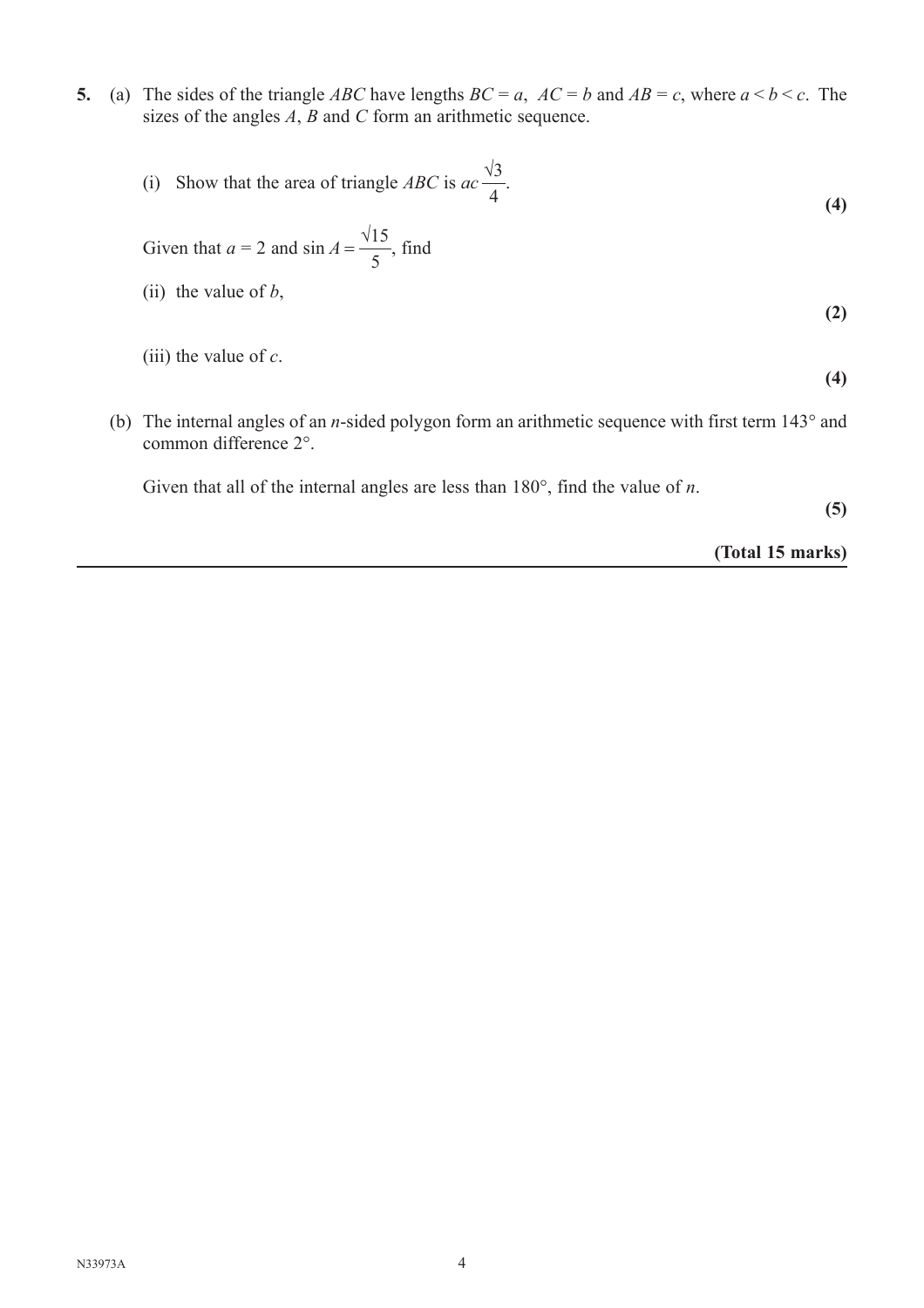

**Figure 2**

Figure 2 shows a sketch of the curve *C* with parametric equations

$$
x = 2\sin t, \qquad y = \ln(\sec t), \qquad 0 \leqslant t < \frac{\pi}{2}.
$$

The tangent to *C* at the point *P*, where  $t = \frac{\pi}{3}$ , cuts the *x*-axis at *A*.

(a) Show that the *x*-coordinate of *A* is  $\frac{\sqrt{3}}{3}(3 - \ln 2)$ . **(6)**

The shaded region *R* lies between *C*, the positive *x*-axis and the tangent *AP* as shown in Figure 2.

(b) Show that the area of *R* is  $\sqrt{3}(1 + \ln 2) - 2\ln(2 + \sqrt{3}) - \frac{\sqrt{3}}{6}$  $\sqrt{3} (1 + \ln 2) - 2 \ln (2 + \sqrt{3}) - \frac{\sqrt{3}}{2} (\ln 2)^2$ . **(11)**

**(Total 17 marks)**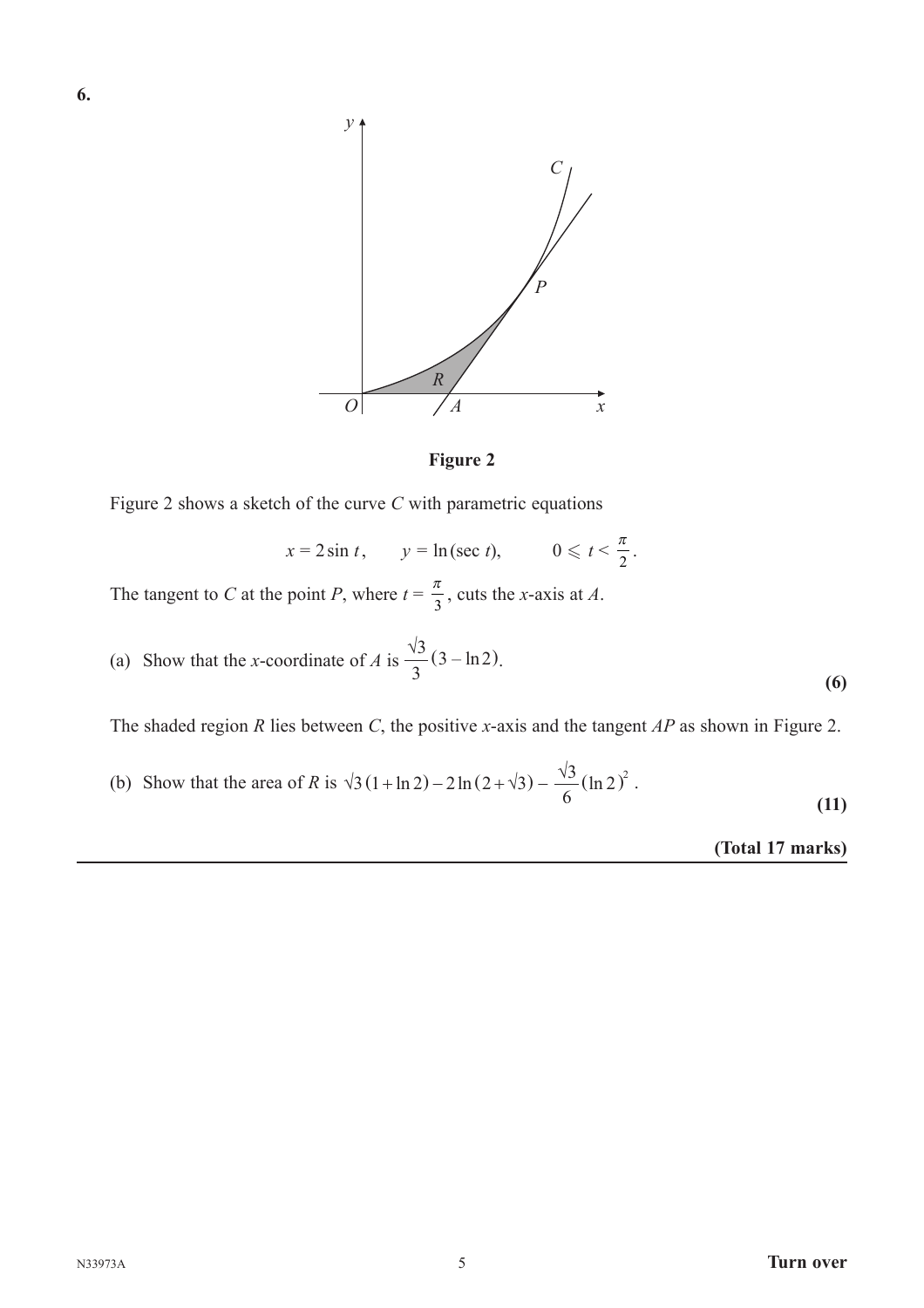**7.** Relative to a fixed origin *O* the points *A*, *B* and *C* have position vectors

**a** =  $-i + \frac{4}{3}j + 7k$ , **b** = 4**i** +  $\frac{4}{3}j + 2k$  and **c** = 6**i** +  $\frac{16}{3}j + 2k$  respectively.

(a) Find the cosine of angle *ABC*.

The quadrilateral *ABCD* is a kite *K*.

(b) Find the area of *K*.

**(3)**

**(3)**

A circle is drawn inside *K* so that it touches each of the 4 sides of *K*.

- (c) Find the radius of the circle, giving your answer in the form  $p\sqrt{(q)} q\sqrt{(p)}$ , where *p* and *q* are positive integers.
- (d) Find the position vector of the point *D*.

**(7)**

**(5)**

**(Total 18 marks)**

## **(For Style, Clarity and Presentation: 7 marks) TOTAL FOR PAPER: 100 MARKS**

**END**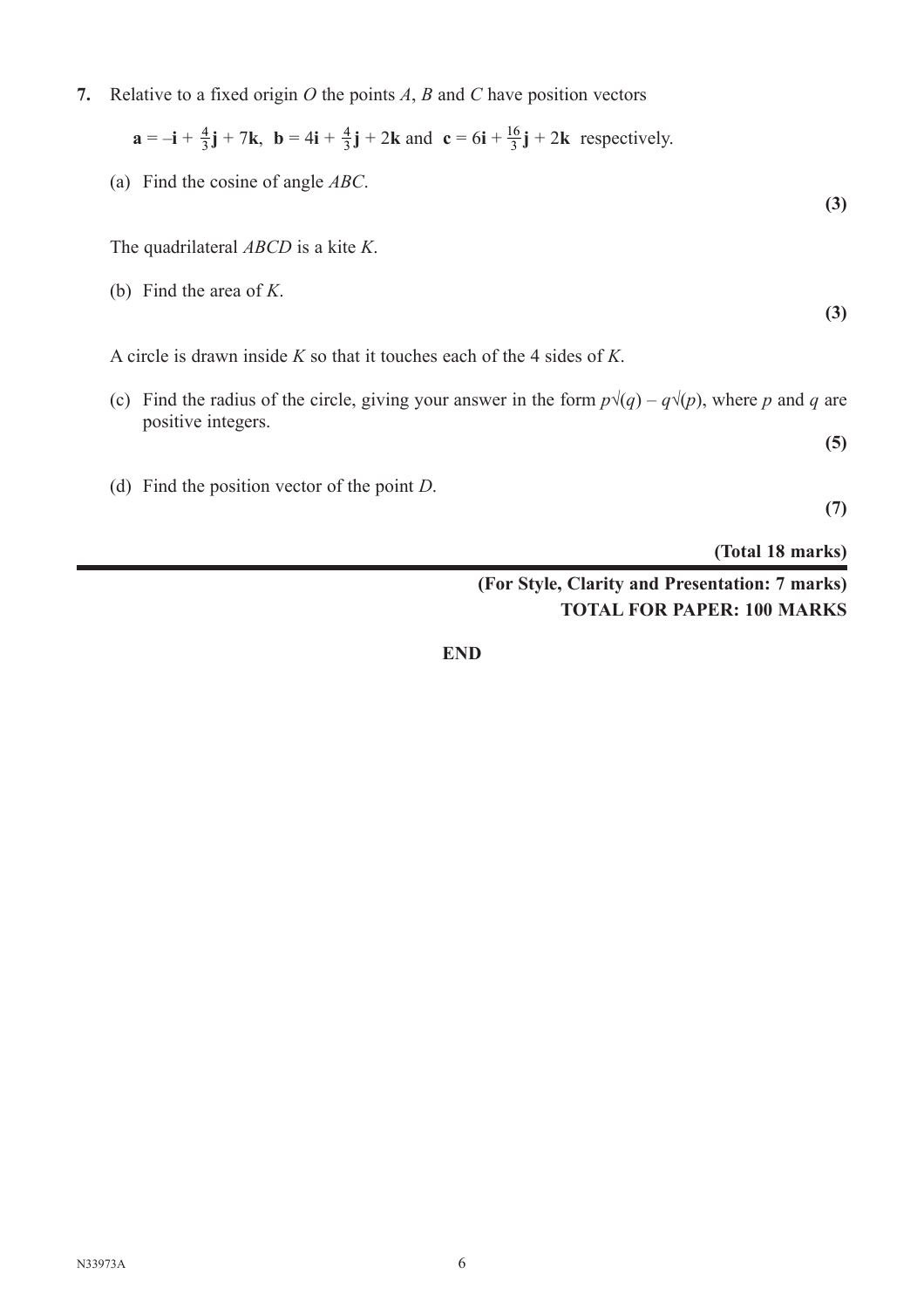**BLANK PAGE**